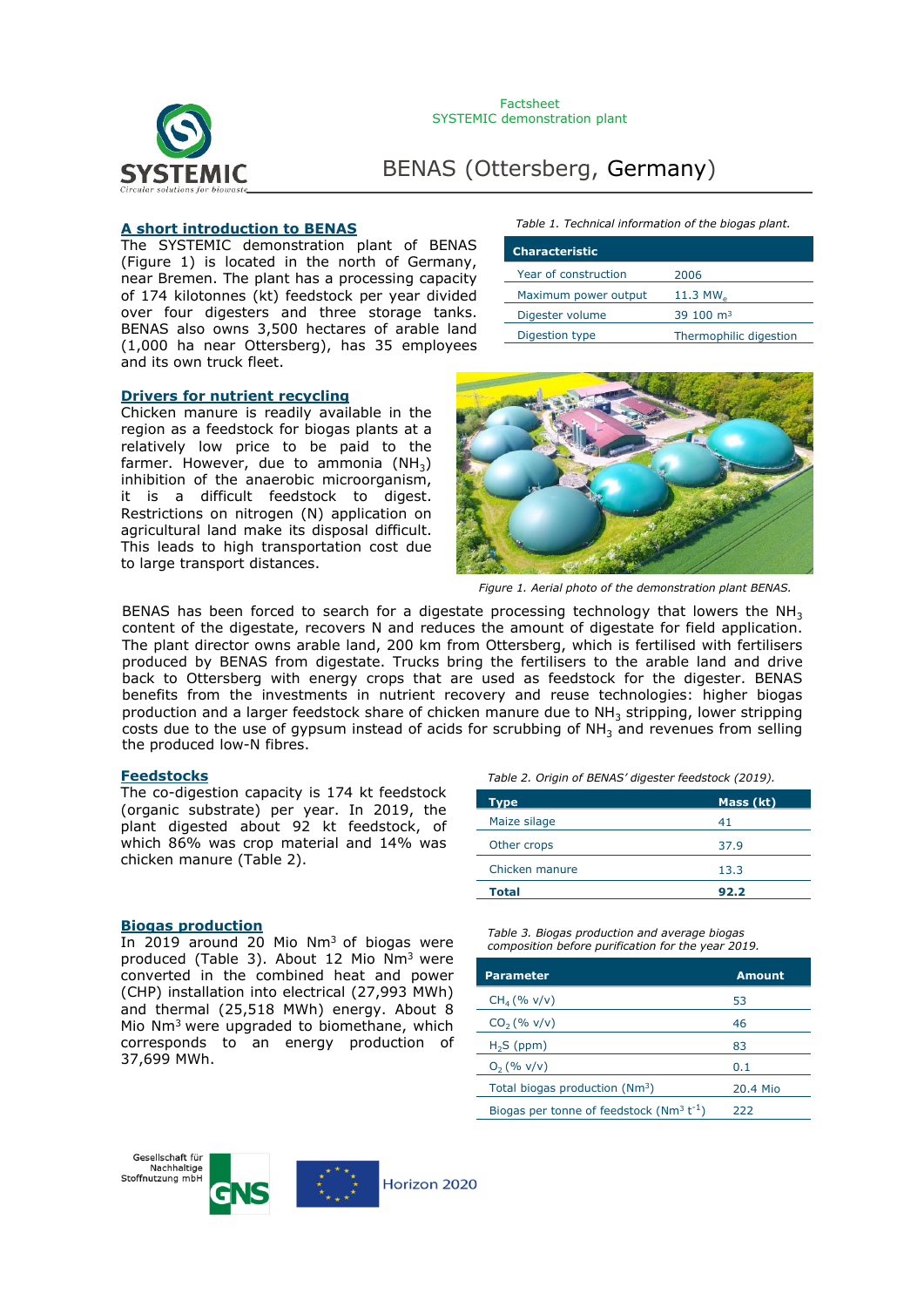

BENAS (Ottersberg, Germany)

# **Nutrient Recovery & Reuse (NRR) process**

After storage in the post-digesters, the digestate is separated by the first screw press in a liquid fraction (LF) and solid fraction (SF) which both are applied on agricultural land. A second way of processing is also possible: in an internal recirculation loop, digestate is fed to the FiberPlus system for removal of NH<sub>3</sub> (detailed description below). In this system, NH<sub>3</sub> and carbon dioxide are brought into contact with gypsum resulting in ammonium sulphate solution and calcium carbonate sludge (Figure 2). The produced N-stripped digestate is separated into an SF and LF, the latter is fed back to the digester. The SF is further processed in a fibre moulding and paper making machine. The resulting product is dried, with excess heat from the CHP installation to remove residual moisture, to the end product low-N fibres. The fibres are suitable for different applications such as production of paper, mulch mats or plant pots.



*Figure 2. Simplified process flow diagram of BENAS's current nutrient recovery and reuse system.*

# **N-stripping and scrubbing process (FiberPlus system)**

In 2007/2008, BENAS installed the FiberPlus system, developed and patented by GNS, in which  $NH<sub>3</sub>$  is stripped from digestate without the use of acids, bases or external stripping agents (Table 4). The system consists of an N-stripper and scrubber, filter press and the second screw press. It requires the addition of Flue Gas Desulphurisation-gypsum (FGD-gypsum) to produce two marketable fertilisers: ammonium sulphate solution, with a dry matter content of 22–26%, and calcium carbonate sludge, with a dry matter content of circa 75%. The process does not require an external heat source as it functions solely on the heat produced by the CHP installation. It consumes circa 100 kWh of thermal energy per  $m<sup>3</sup>$  of digestate processed. The added FGD-gypsum is a by-product of coal power plants. From 2011 onwards the N-stripped digestate or its LF is fed back to the digester. The advantages of the FiberPlus system are:

- Of the NH<sub>3</sub> in the digestate,  $56-85%$  is stripped and subsequently recovered as ammonium sulphate solution and partly as calcium carbonate sludge;
- $NH<sub>3</sub>$  inhibition of the digester is prevented, increasing the biogas yield by 8%;
- Since October 2016 the FiberPlus system has been expanded with the production of low-N fibres.

*Table 4. Technical specifications of the FiberPlus system.*

| <b>Specification</b>                                 |                                         |
|------------------------------------------------------|-----------------------------------------|
| Digestate processing capacity                        | $5 - 25$ m <sup>3</sup> h <sup>-1</sup> |
| $NH3$ content of ingoing digestate                   | $3-5$ g $L^{-1}$                        |
| Dry matter content of ingoing digestate              | $5 - 12.5 %$                            |
| $NH3$ striping efficiency                            | $56 - 85%$                              |
| Production capacity of ammonium<br>sulphate solution | $5 - 40$ t d <sup>-1</sup>              |
| Production capacity of calcium carbonate<br>sludge   | 1.5–14 t d <sup>-1</sup>                |



Horizon 2020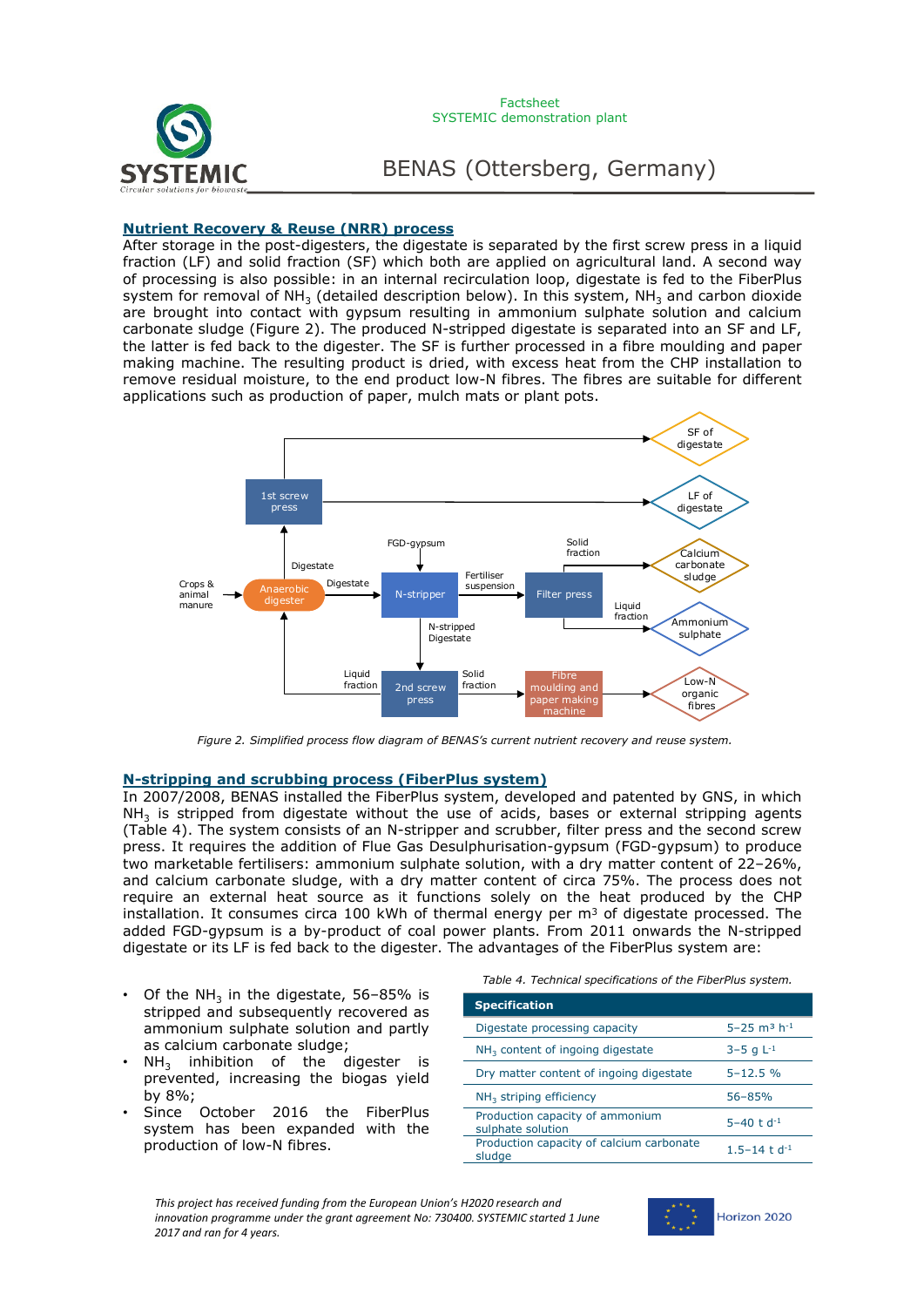

# **Status of construction**

To make the plant's electricity generation more flexible in time, BENAS has installed an additional biogas storage tank. Also, two additional CHP installations have been installed and all digesters and storage tanks have been fitted with new roofs.

## **Products and market**

In 2019, BENAS produced 1,128 t of calcium carbonate sludge, 3,545 t of ammonium sulphate solution and <1 000 t of low-N fibres. The composition of the ingoing digestate and produced end products is given in Table 5.

- The ammonium sulphate solution is recommended by GNS as a good fertiliser because:
- its neutral pH is well tolerated by plants;
- its dry matter content of 22–26% does not lead to evaporative crystallisation when applying it directly on crops;
- It can be used for producing mineral fertiliser solutions or for increasing the N content of manure or digestate.

Also, the field application of calcium carbonate sludge has the following advantages:

- calcium is an important plant nutrient;
- it increases soil pH and enhances nutrient availability without causing alkalinisation because it dissolves only in acidic soils;
- it improves soil structure and soil biological activity.

*Table 5. Composition of the ingoing digestate and produced end products at BENAS (February 2018 – February 2020).*

|                              | <b>Digestate</b> | <b>Liquid</b><br>fraction of<br>digestate | <b>Solid fraction</b><br>of digestate | <b>Calcium</b><br>carbonate<br>sludge | <b>Ammonium</b><br>sulphate<br>solution |
|------------------------------|------------------|-------------------------------------------|---------------------------------------|---------------------------------------|-----------------------------------------|
| Dry matter $(q kq^{-1})$     | 105              | 94                                        | 248                                   | 690                                   | 221                                     |
| Organic matter $(q kq^{-1})$ | 83               | 68                                        | 222                                   | 29                                    | 0.35 (TOC)                              |
| Total N $(q kq^{-1})$        | 7.4              | 7.2                                       | 7.9                                   | 13                                    | 45                                      |
| Total P $(q kq^{-1})$        | 1.9              | 1.6                                       | 1.8                                   | 0.17                                  | 0.0027                                  |
| Total K $(q kq^{-1})$        | 6.8              | 6.4                                       | 8.9                                   | 0.4                                   | 0.0059                                  |
| Total S $(q kq^{-1})$        | 1.2              | 1.0                                       | 1.4                                   | 28                                    | 58                                      |

# **Economic benefits**

GNS calculated that the replacement of conventional fertiliser with ammonium sulphate solution and calcium carbonate sludge saves BENAS about

€ 300,000 per year (Table 6). In addition, the sale of low-N fibres is estimated to generate around

€ 82,000 of revenues per year. A higher biogas yield is achieved due to reduction of  $NH<sub>3</sub>$  inhibition. Also, a higher intake of chicken manure, a low-price feedstock due to its high N content, is possible. Due to the lower N content, more SF and LF of digestate can be applied per ha of arable land which results in lower storage and transport costs for BENAS.

*Table 6. Economic benefits of the NRR system.*

| <b>Benefit</b>                                       | € v <sup>.1</sup> |
|------------------------------------------------------|-------------------|
| Use of ammonium sulphate solution                    | 244,000           |
| Use of calcium carbonate sludge                      | 63,000            |
| Revenues from low-N fibres                           | 82,000            |
| Higher biogas yield                                  | 321,000           |
| Higher fraction of N-rich digester<br>feedstock      | 385,000           |
| Heat utilisation (EEG 2004,<br>Renewable Energy Law) | 176,000           |
| <b>Total savings</b>                                 | 1,271,000         |

# **Sustainability goals**

BENAS is committed to reaching the following targets:

- Decreasing overall greenhouse gas emissions by producing renewable energy and lowering  $CO<sub>2</sub>$  emissions from transport of digestate or its fractions;
- Contributing to a more stable electricity grid via flexible electricity generation in time;
- Closing the nutrient cycle by using the produced end products on their own fields for production of energy crops';
- Production of low-N fibres as an environmental friendly alternative for wood fibres or peat.

*This project has received funding from the European Union's H2020 research and innovation programme under the grant agreement No: 730400. SYSTEMIC started 1 June 2017 and ran for 4 years.*

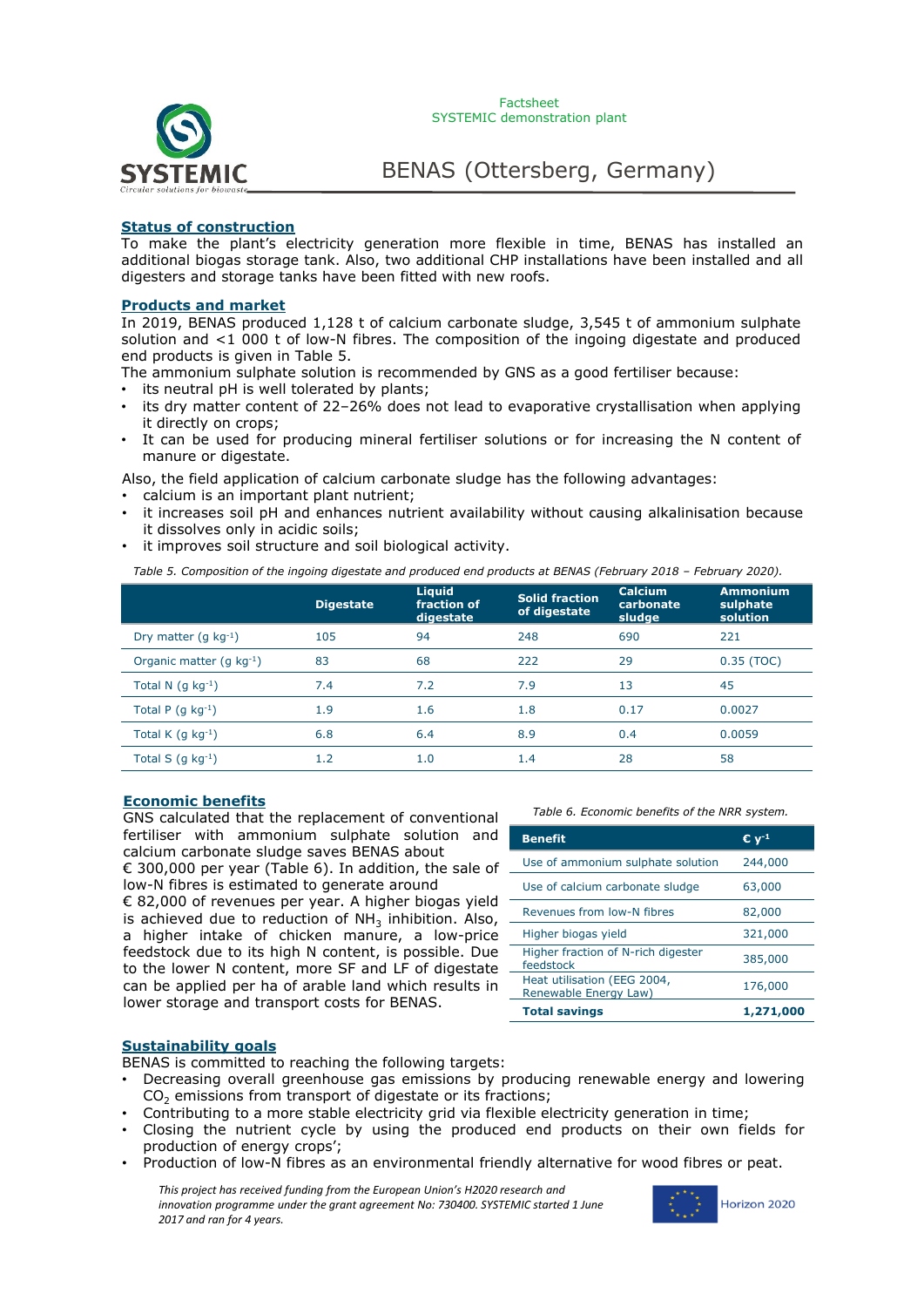

BENAS (Ottersberg, Germany)

# **Monitoring data: total mass and nutrient mass flows**

Total mass (Figure 3) and nutrient mass (Figure 4) flows were calculated for the NRR system of BENAS for the period January 2019 – April 2019. This was done to evaluate the overall performance of the plant and the separation efficiencies of the individual process units. Of the total N in the digestate processed in the N-stripper, 31% ended up in the ammonium sulphate solution and 4.5% in the calcium carbonate sludge. Of the  $NH<sub>4</sub>-N$  in the digestate processed in the N-stripper, 57% ended up in the as ammonium sulphate solution and 7.8% in the calcium carbonate sludge.



*Figure 3. Total mass flows of the nutrient recovery and reuse system at Benas in tonnes (t) per day.*



*Figure 4. Total nitrogen (N), total phosphorus (P) and total potassium (K) mass flows of the nutrient recovery and reuse system at BENAS in kilogram (kg) per day.*